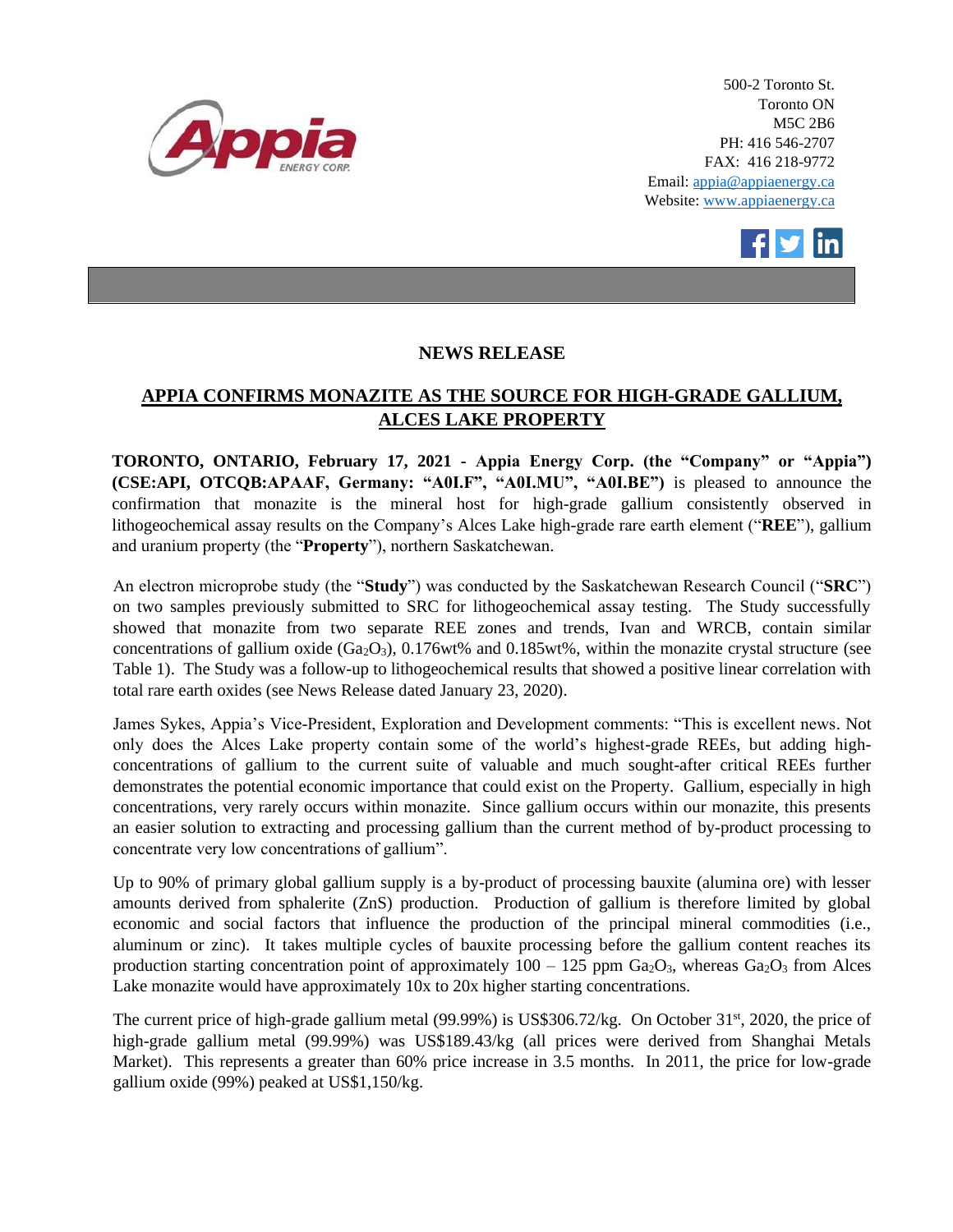Gallium is one of several elements deemed "critical" by the United States Government (i.e., restricted supply by China, Kazakhstan and Ukraine, and in high-demand) that is used in numerous modern technological applications, in wireless communications such as 5G, cell phones, laser diodes, semiconductors, solar energy magnetic materials, and military defense. A significant potential exists for bottlenecks in the gallium supply chain because of rapid growth in areas of green/clean energy technologies.

Much like rare earth elements ("**REE**"), gallium is widely dispersed in nature but rarely found in economically extractable quantities. For example, the Apex mine, southwestern Utah, USA, was the only primary mined source of gallium (and germanium) until its closure in 2011 by Teck Resources Limited. The mine operated intermittently over 100 years since 1884. A historic estimate for the average concentration of gallium was 0.032 wt%, with locally occurring grades up to 0.148 wt% gallium.

All lithogeochemical assay and electron microprobe results were provided by Saskatchewan Research Council's ("**SRC**") Geoanalytical Laboratory, an ISO/IEC 17025:2005 (CAN-P-4E) certified laboratory in Saskatoon, SK, for multi-element and REE analysis. The gallium results for sample 102712 were provided by ACT Labs, an ISO 17025 accredited laboratory in Ancaster, ON, for multi-element and REE analysis.

All analytical results reported herein have passed internal QA/QC review and compilation. The technical content in this news release was reviewed and approved by Dr. Irvine R. Annesley, P.Geo, Advisor to Appia's Board of Directors, and a Qualified Person as defined by National Instrument 43-101.

## **ALCES LAKE SUMMARY**

Since detailed exploration began at Alces Lake in 2017, a total of seventy-four (74) REE, gallium and uranium bearing surface zones and occurrences over 45 km of the System have been discovered on the Property. To date, less than 1% of the Property has been explored with diamond drilling. The Property is also located in Saskatchewan, the same provincial jurisdiction that has planned to develop a "first-of-its-kind" rare earth processing facility in Canada, which is scheduled to become operational by 2022.

The Property encompasses some of the highest-grade total and critical rare earth elements ("**CREE**") and gallium mineralization in the world. CREE is defined here as those rare earth elements that are in shortsupply and high-demand for use in permanent magnets and modern electronic applications such as electric vehicles and wind turbines, (i.e: neodymium (Nd), praseodymium (Pr) dysprosium (Dy), and terbium (Tb)). The Alces Lake project area is 17,577 hectares (43,434 acres) in size, and is 100% owned by Appia. The project is located close to an old mining camp with existing support services, such as transportation (i.e., 15 km from the nearest trail), energy infrastructure (hydroelectric power), a 1,200 m airstrip that receives daily scheduled services, and access to heavy equipment.

Appia is planning to aggressively explore the Property during the summer months of 2021. The Company is fully-funded and committed to complete the largest exploration and diamond drilling program on the Property to date.

### **About Appia**

Appia is a Canadian publicly-traded company in the uranium and rare earth element sectors. The Company is currently focusing on delineating high-grade critical rare earth elements ("REE") and uranium on the Alces Lake property, as well as prospecting for high-grade uranium in the prolific Athabasca Basin on its Loranger, North Wollaston, and Eastside properties. The Company holds the surface rights to exploration for 65,601 hectares (162,104 acres) in Saskatchewan.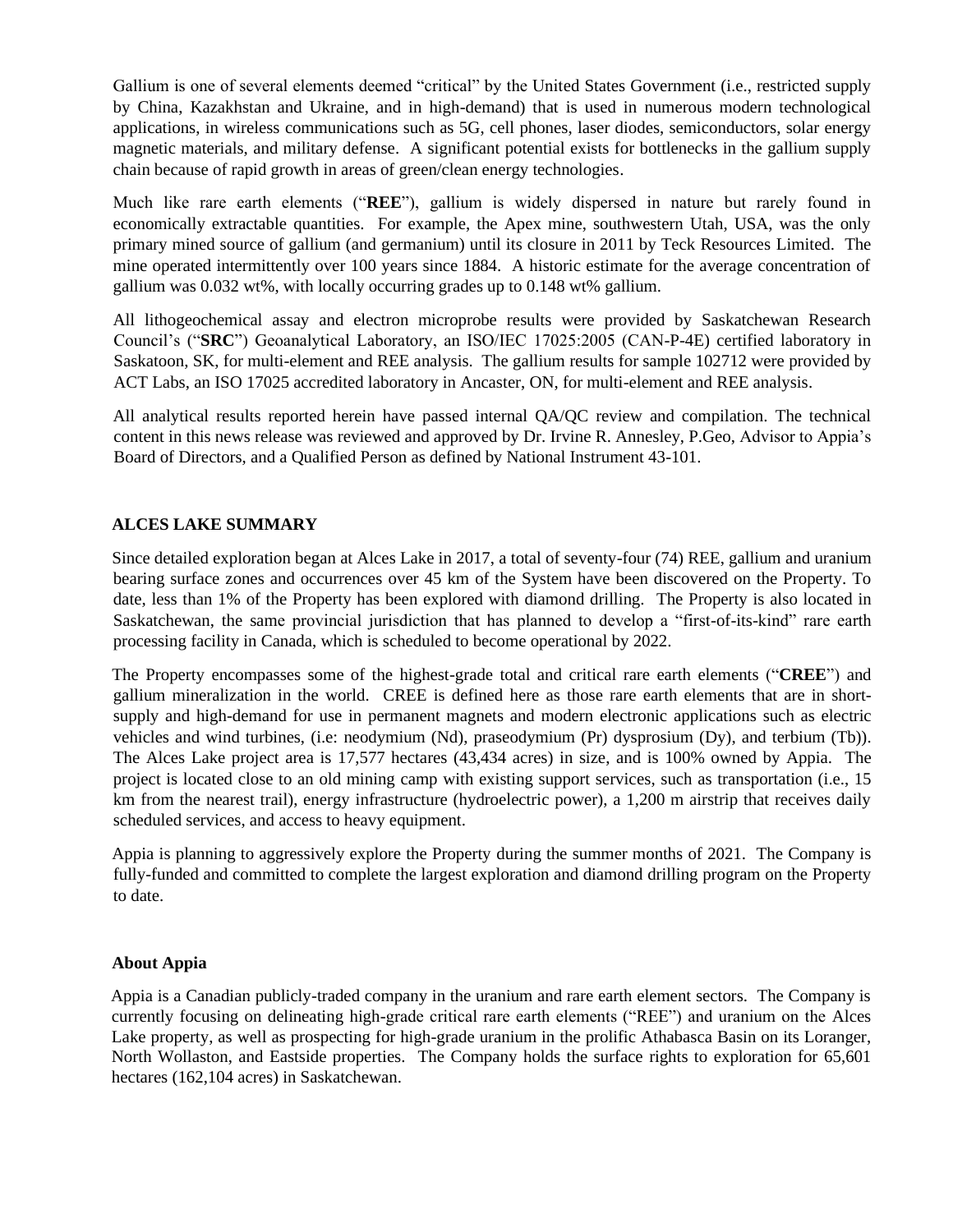The Company also has a 100% interest (subject to a 1% Uranium Production Payment Royalty and a 1% Net Smelter Return Royalty on any precious or base metals payable, provided that the price of uranium is greater than US\$130 per pound) in 12,545 hectares (31,000 acres), with rare earth element and uranium deposits over five mineralized zones in the Elliot Lake Camp, Ontario. The Camp historically produced over 300 million pounds of  $U_3O_8$  and is the only Canadian camp that has had significant rare earth element (yttrium) production. The deposits are largely unconstrained along strike and down dip.

Appia has 92.3 million common shares outstanding, 108.4 million shares fully diluted.

For more information, visit Appia's website at www.appiaenergy.ca

*Cautionary Note Regarding Forward-Looking Statements*: *This News Release contains forward-looking statements which are typically preceded by, followed by or including the words "believes", "expects", "anticipates", "estimates", "intends", "plans" or similar expressions. Forward-looking statements are not guarantees of future performance as they involve risks, uncertainties and assumptions. We do not intend and do not assume any obligation to update these forward- looking statements and shareholders are cautioned not to put undue reliance on such statements.* 

*Neither the Canadian Securities Exchange nor its Market Regulator (as that term is defined in the policies of the CSE) accepts responsibility for the adequacy or accuracy of this release.* 

For further information, please contact:

**Tom Drivas**, President, CEO and Director: (tel) 416-546-2707, (fax) 416-218-9772 or (email) [appia@appiaenergy.ca](mailto:appia@appiaenergy.ca) 

**James Sykes**, VP Exploration & Development, (tel) 306-221-8717, (fax) 416-218-9772 or (email) [jsykes@uraniumgeologist.com](mailto:jsykes@uraniumgeologist.com) 

**Frank van de Water**, Chief Financial Officer and Director, (tel) 416-546-2707, (fax) 416-218-9772 or (email) [fvandewater@rogers.com](mailto:fvandewater@rogers.com)